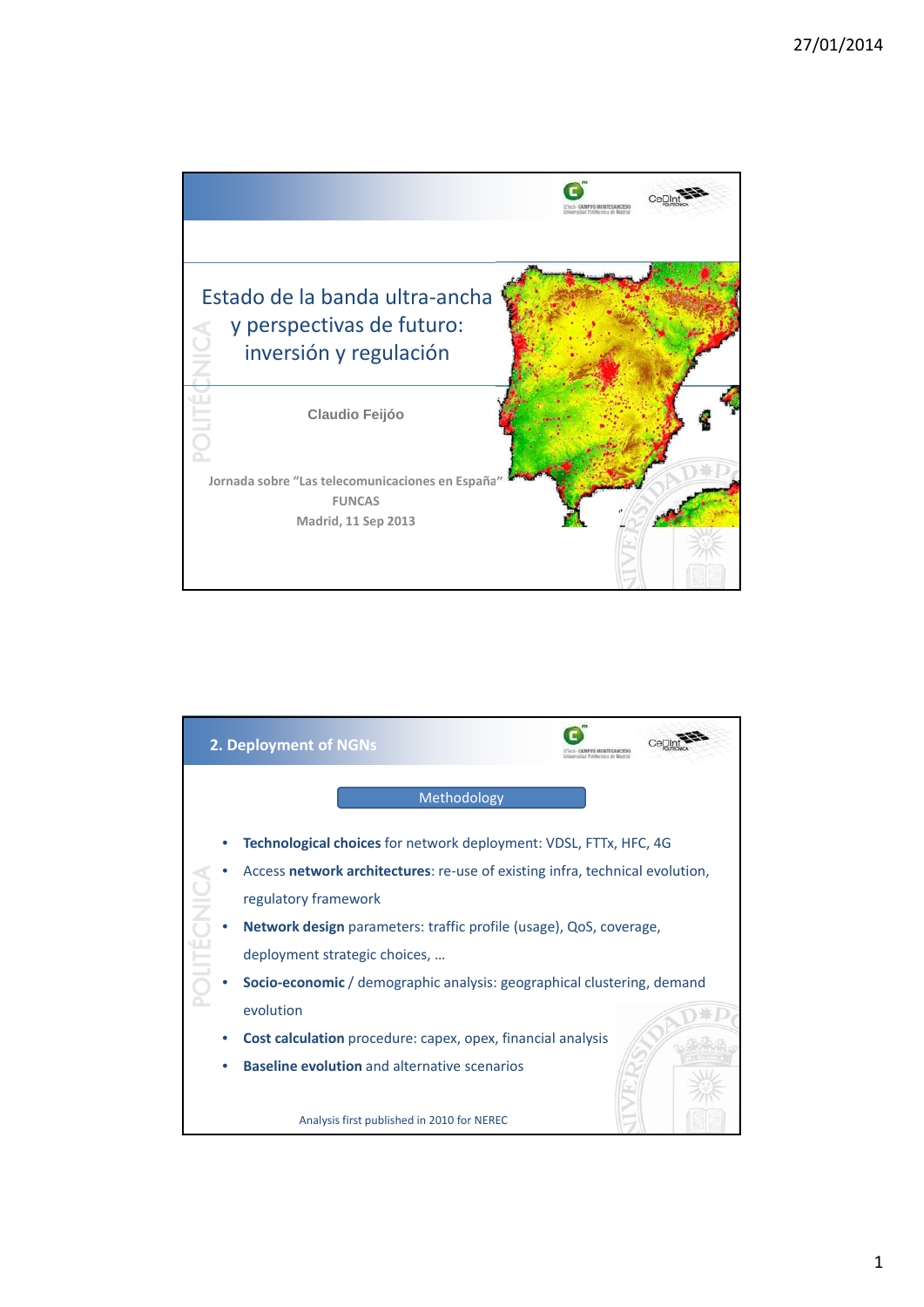

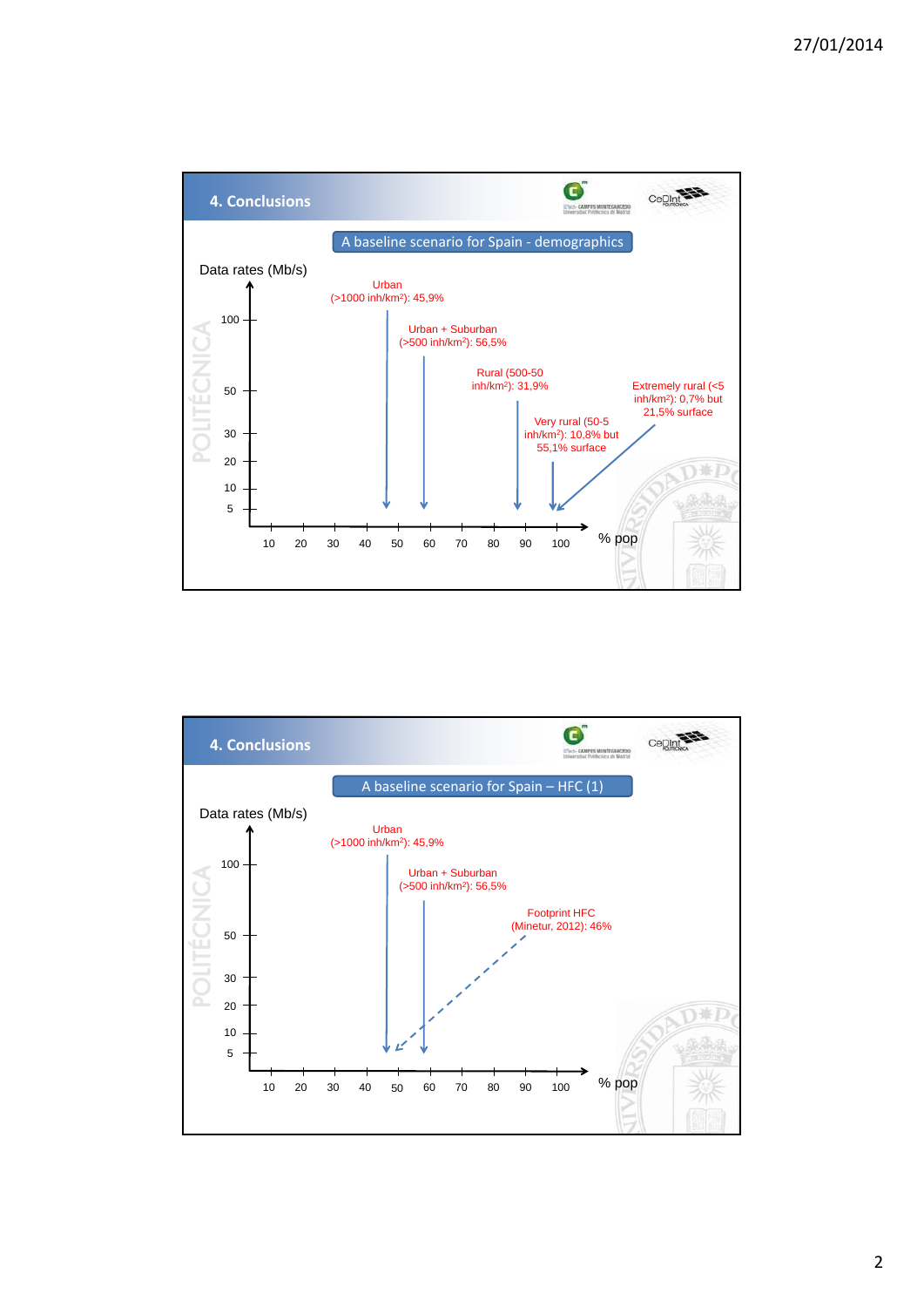

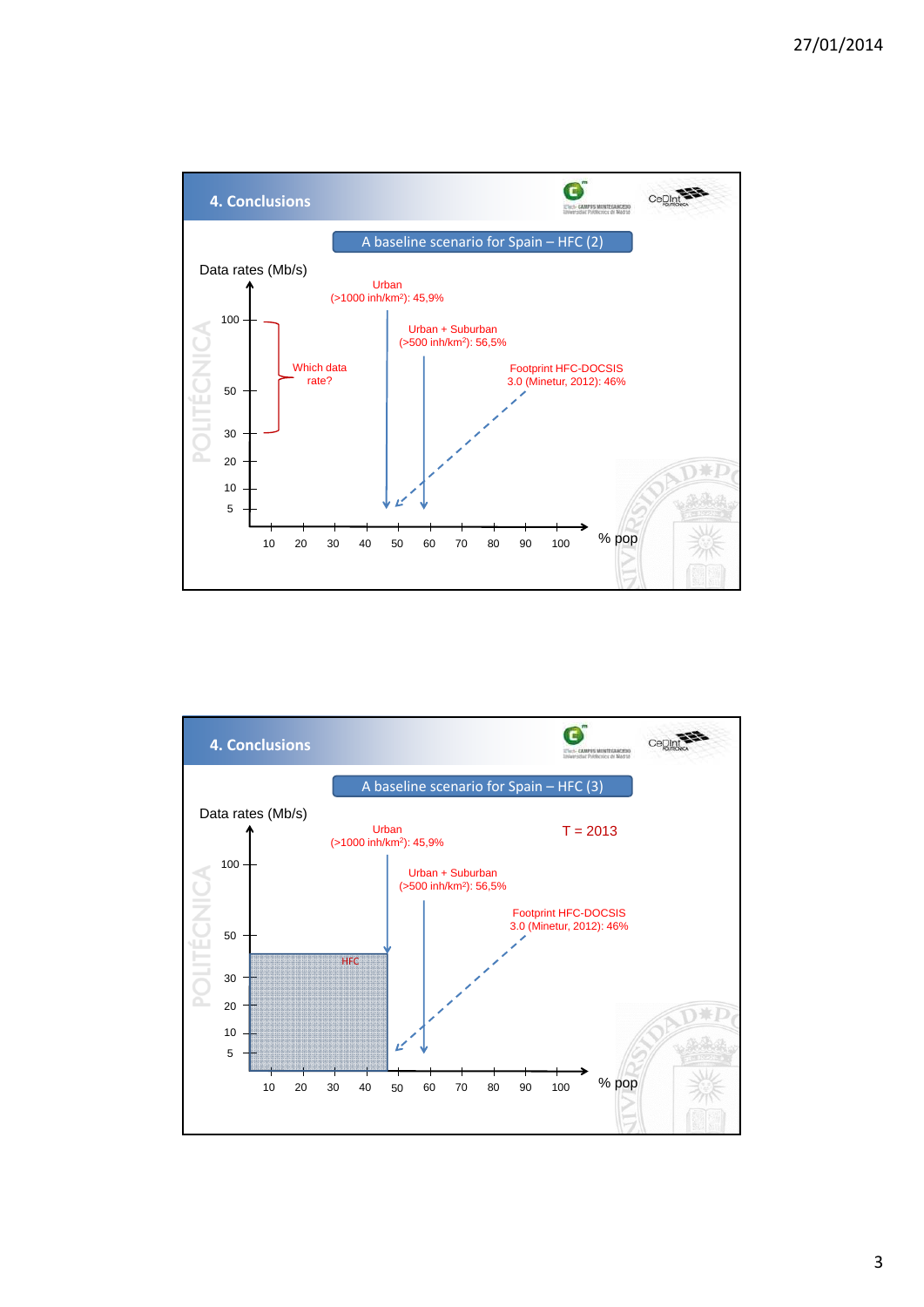

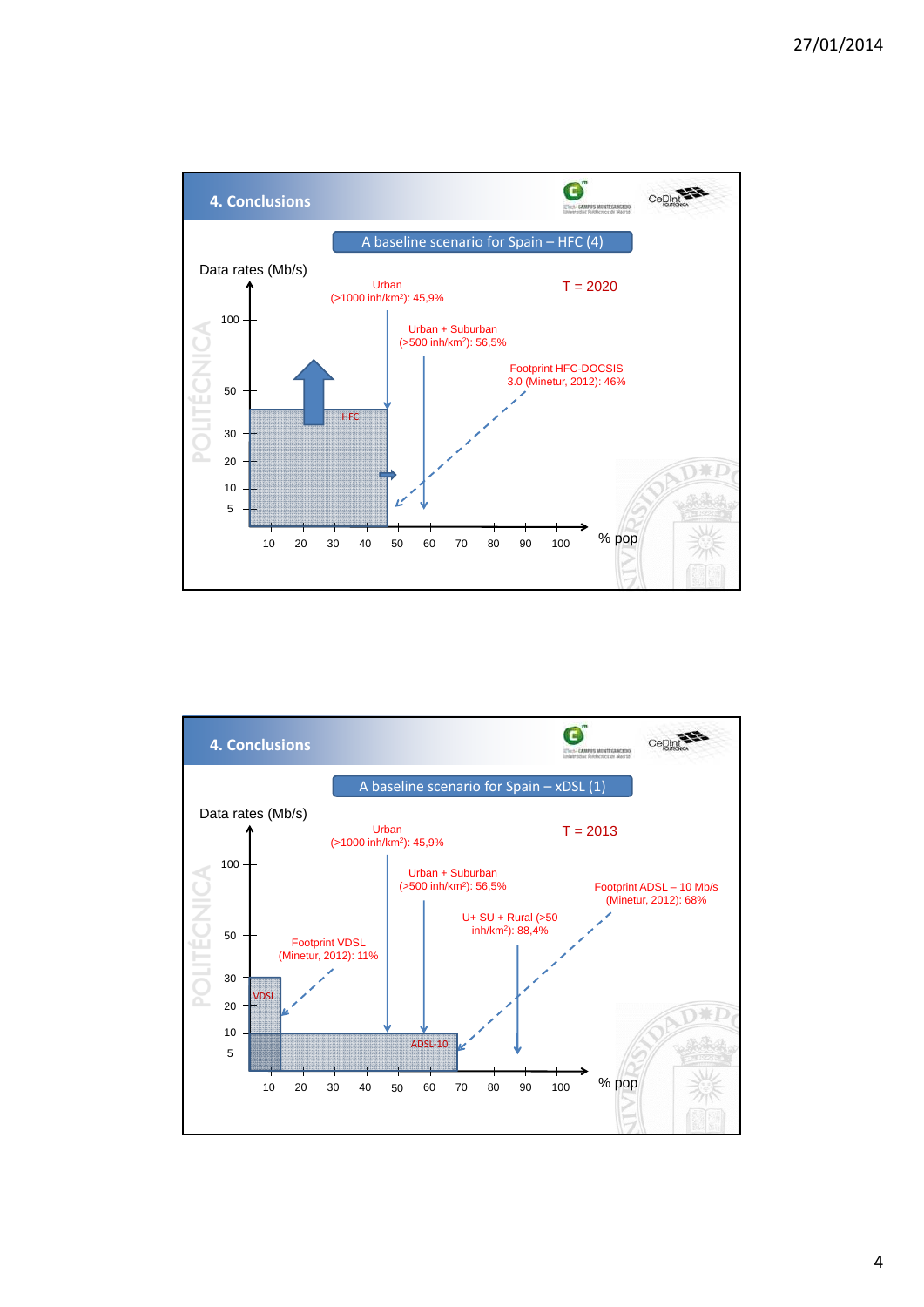



5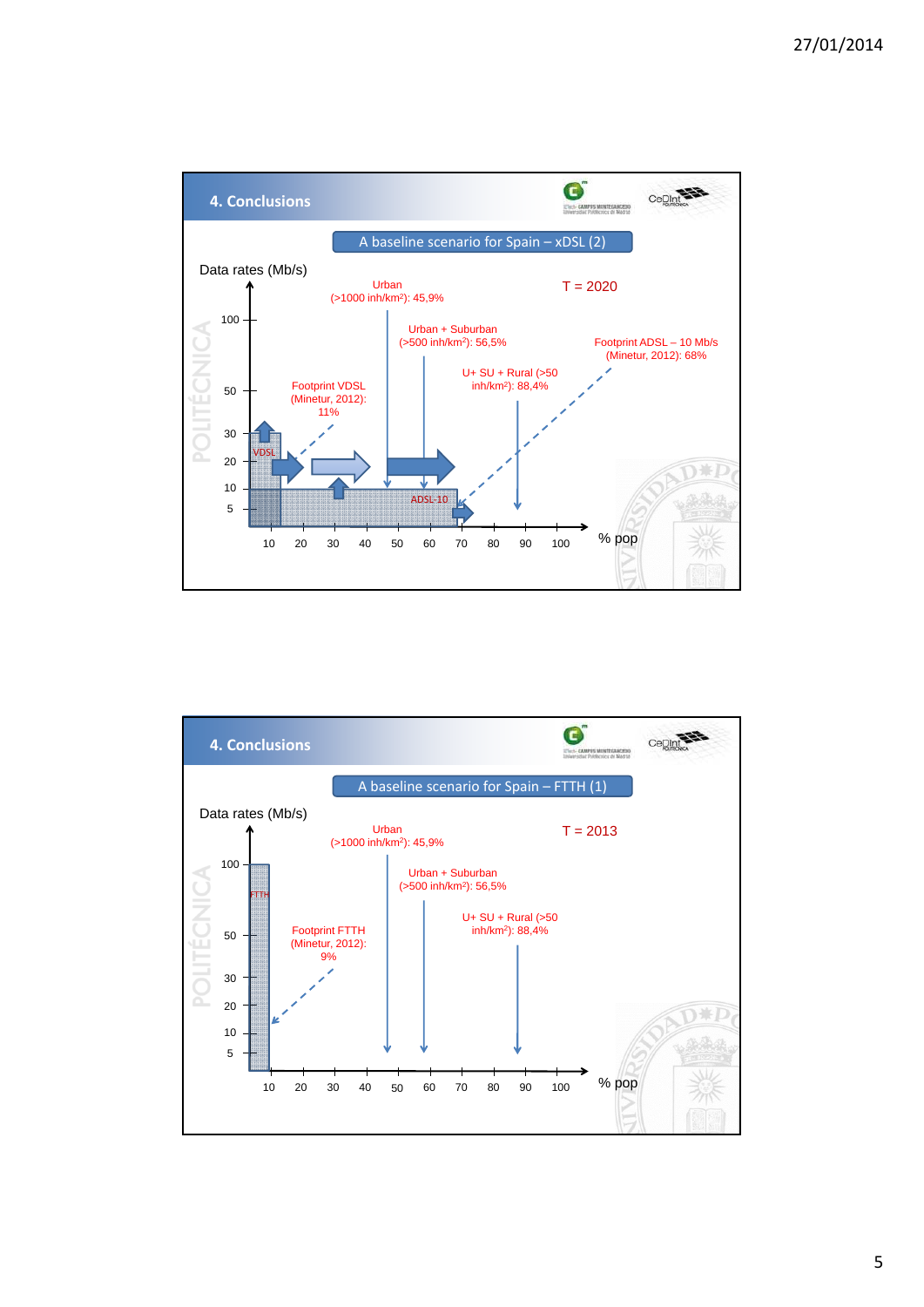

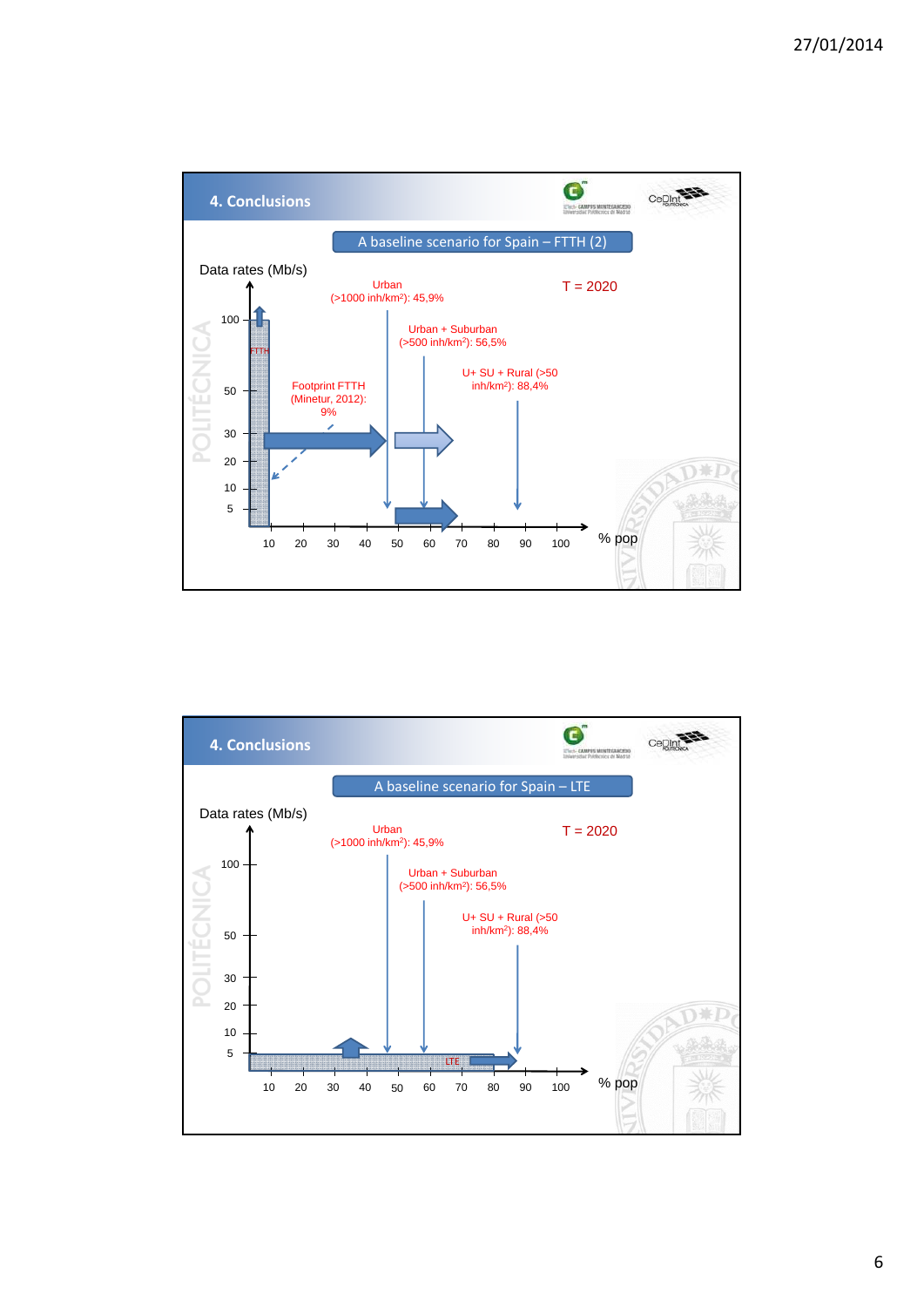